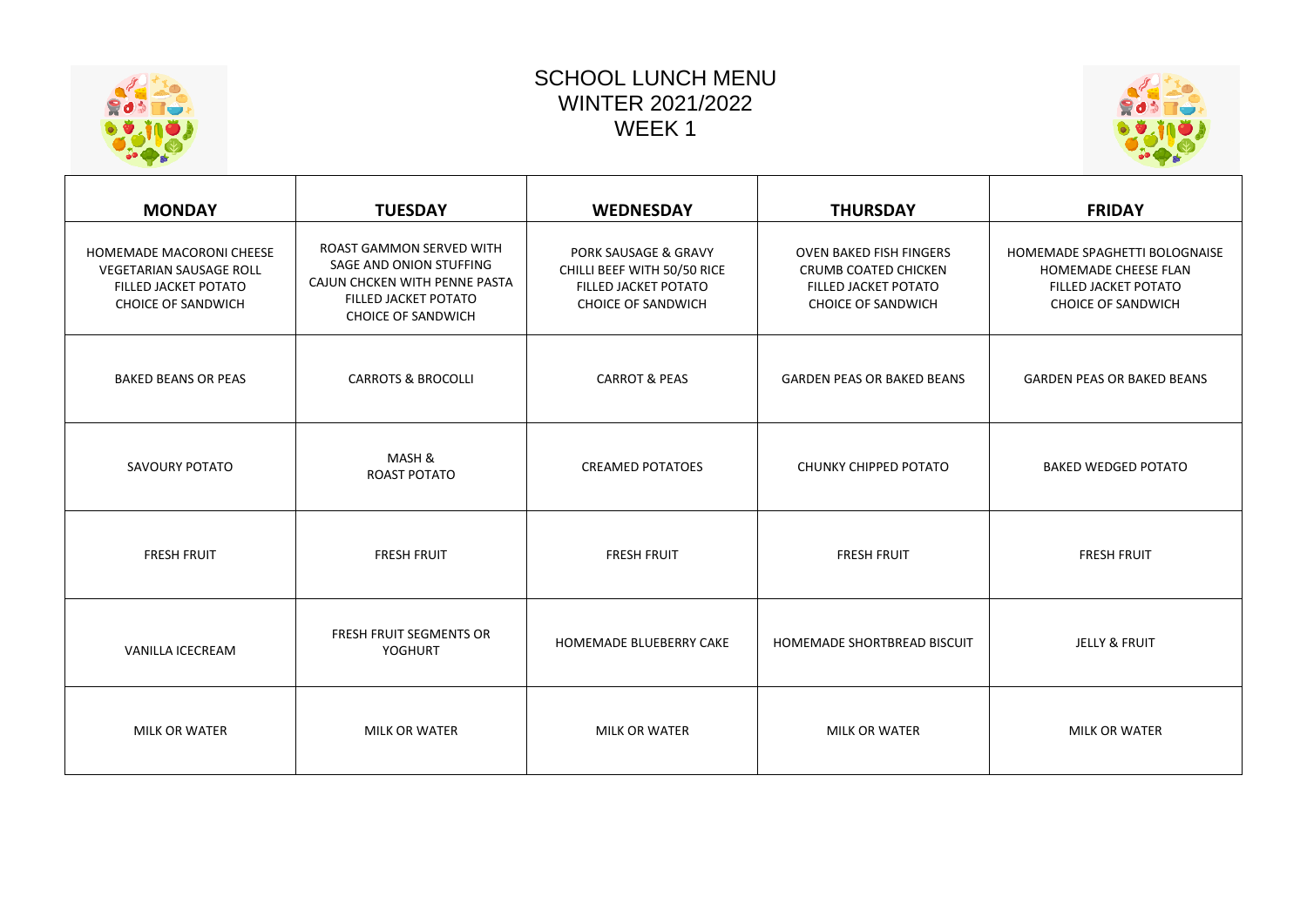

## SCHOOL LUNCH MENU WINTER 2021/2022 WEEK 2



| <b>MONDAY</b>                                                                 | <b>TUESDAY</b>                                                                                                                                         | <b>WEDNESDAY</b>                                                                                                                                      | <b>THURSDAY</b>                                                                                                     | <b>FRIDAY</b>                                                                                       |
|-------------------------------------------------------------------------------|--------------------------------------------------------------------------------------------------------------------------------------------------------|-------------------------------------------------------------------------------------------------------------------------------------------------------|---------------------------------------------------------------------------------------------------------------------|-----------------------------------------------------------------------------------------------------|
| <b>MARGARITA PIZZA</b><br>FILLED JACKET POTATO<br><b>CHOICE OF SANDWICHES</b> | ROAST TURKEY WITH SAGE AND<br>ONION STUFFING & GRAVY<br>TOMATO AND MASCAPONE PASTA<br><b>BAKE</b><br>FILLED JACKET POTOTO<br><b>CHOICE OF SANDWICH</b> | MINCED BEEF & ONION & YORKSHIRE<br><b>PUDDING</b><br>CHICKEN CURRY SERVED & 50/50<br><b>RICE</b><br>FILLED JACKET POTATO<br><b>CHOICE OF SANDWICH</b> | OVEN BAKED BATTERED FISH<br><b>RED TRACTOR CHICKEN POPPERS</b><br>FILLED JACKET POTATO<br><b>CHOICE OF SANDWICH</b> | <b>ITALIAN CHICKEN</b><br><b>CHEESE PASTIE</b><br>FILLED JACKET POTATO<br><b>CHOICE OF SANDWICH</b> |
| <b>SWEETCORN</b>                                                              | <b>CARROTS &amp; BROCCOLI</b>                                                                                                                          | <b>SEASONAL VEG</b>                                                                                                                                   | <b>GARDEN PEAS/BAKED BEANS</b>                                                                                      | <b>SEASONAL VEG</b>                                                                                 |
| <b>HERBY DICED POTATO</b>                                                     | <b>ROAST &amp; CREAMED POTATO</b>                                                                                                                      | <b>CREAMED POTATO</b>                                                                                                                                 | CHIPPED POTATO                                                                                                      | SAUTED POTATO                                                                                       |
| <b>FRESH FRUIT</b>                                                            | <b>FRESH FRUIT</b>                                                                                                                                     | <b>FRESH FRUIT</b>                                                                                                                                    | <b>FRESH FRUIT</b>                                                                                                  | <b>FRESH FRUIT</b>                                                                                  |
| <b>VANILLA ICECREAM</b>                                                       | FRESHFRUIT SEGMENT OR YOGHURT                                                                                                                          | <b>JELLY &amp; FRUIT</b>                                                                                                                              | HOMEMADE COOKIE                                                                                                     | <b>FRUIT CRUMBLE &amp; CUSTARD</b>                                                                  |
| <b>MILK OR WATER</b>                                                          | <b>MILK OR WATER</b>                                                                                                                                   | <b>MILK OR WATER</b>                                                                                                                                  | <b>MILK OR WATER</b>                                                                                                | <b>MILK OR WATER</b>                                                                                |